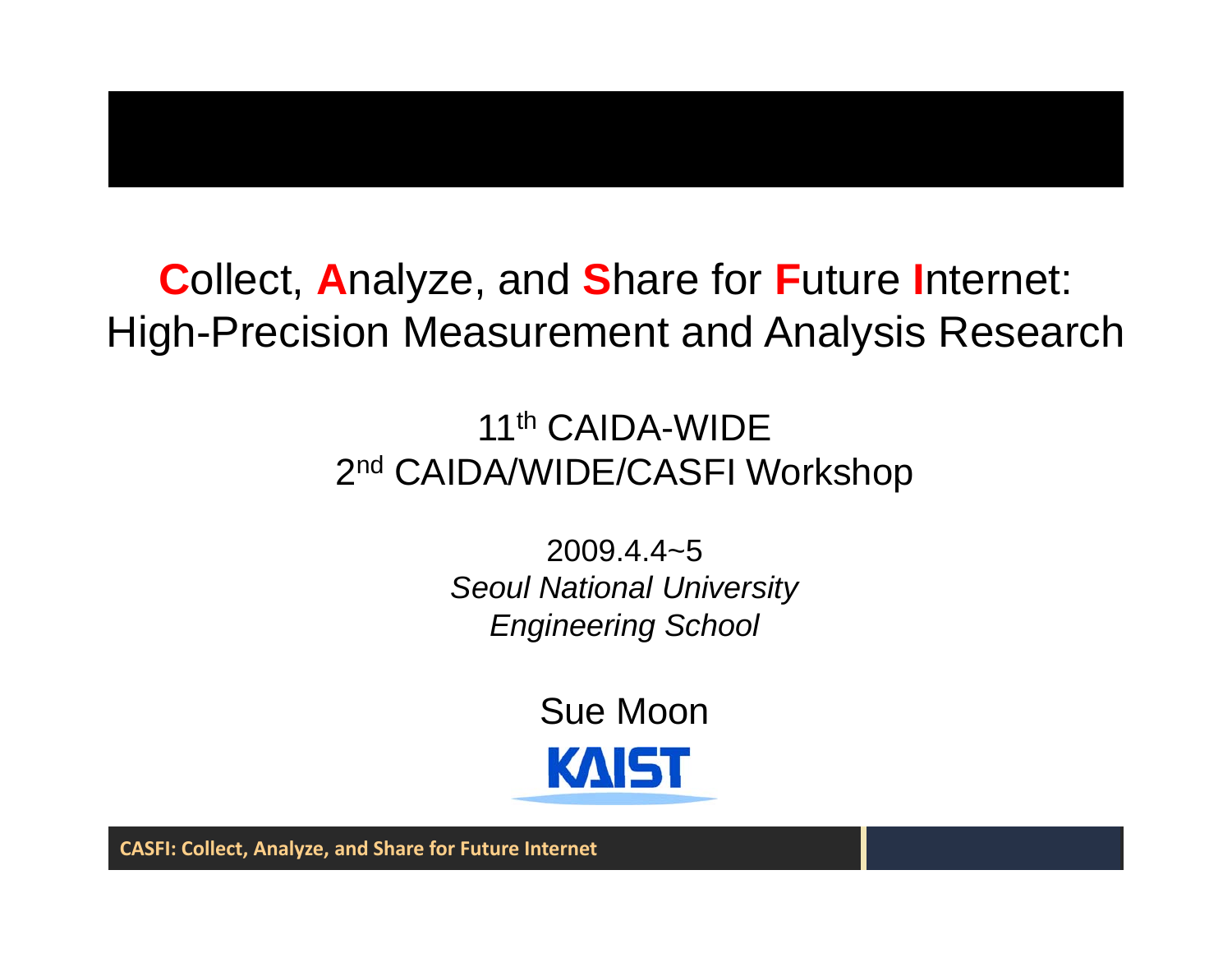### Our Team

University Research Labs w/ data from campus networks

• KAIST, CNU, POSTECH all participated in CAIDA DITL 2007/2008

#### Team Members

| <b>James Hong</b>                     | IEEE ComSoc CNOM Chair (2005~now)                |
|---------------------------------------|--------------------------------------------------|
| (POSTECH)                             | NOMS, APNOMS, KNOM Steering Committee            |
| <b>Choong Seon Hong</b><br>(Kyunghee) | APNOMS 2002, 2007 TPC Co-chair                   |
| <b>Taek-Geun Kwon</b>                 | NP-based high-speed pkt processing system        |
| (CNU)                                 | SKT P2P/VoIP detection system                    |
| Youngseok Lee                         | 5+ years of KOREN traffic measurement & analysis |
| (CNU)                                 | Wireless LAN and IPv6 traffic m & a              |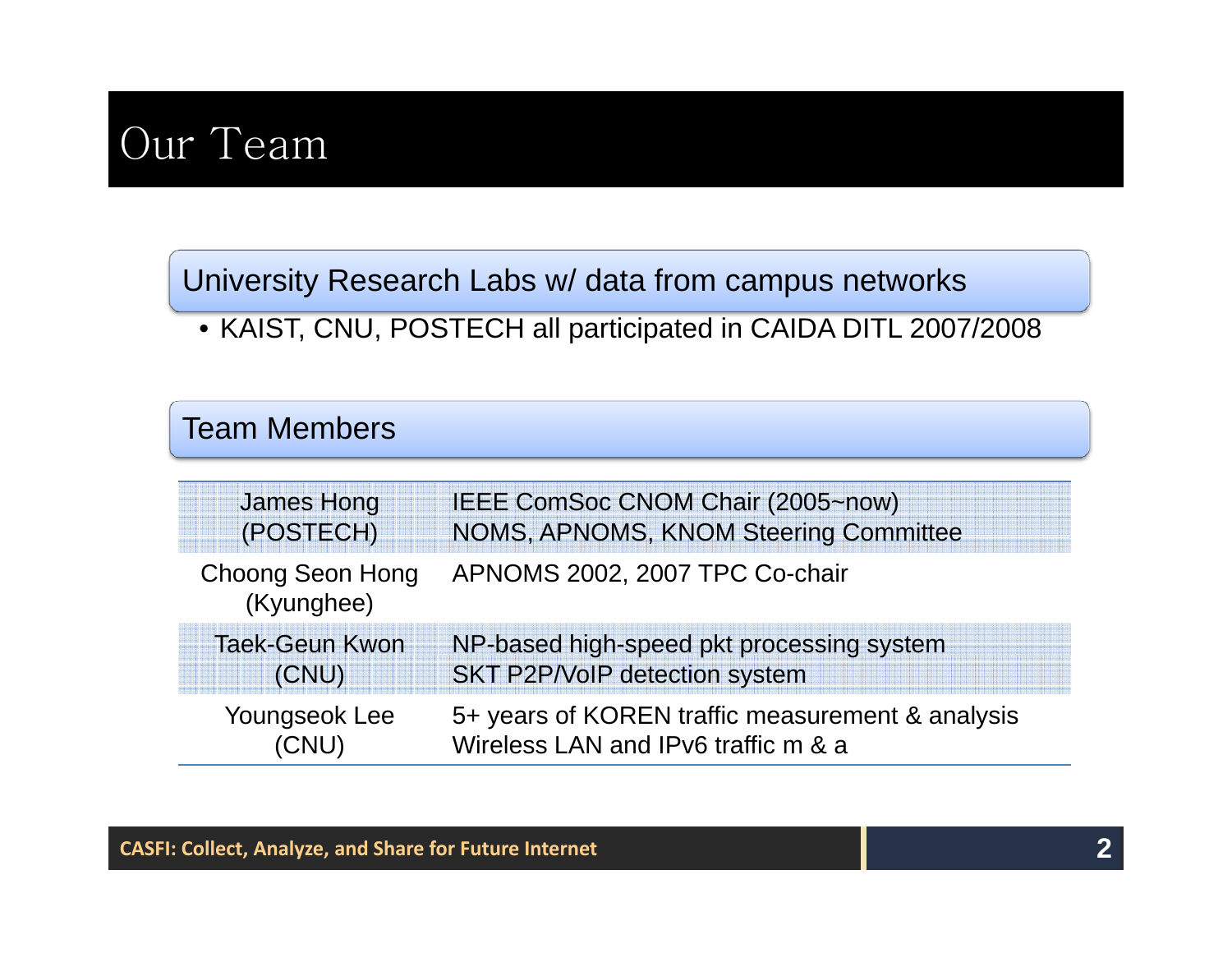#### Research Topics of 2008-2009

#### • KAIST

- –User behavior analysis
- KAIST backbone traffic anal ysis
- Data sharing platform development
- POSTECH/KHU
	- –Review manageability issues in Future Internet
- CNU
	- –Flow/contents identification at 1GB or higher speed
	- VoIP identification in 3G/3.5G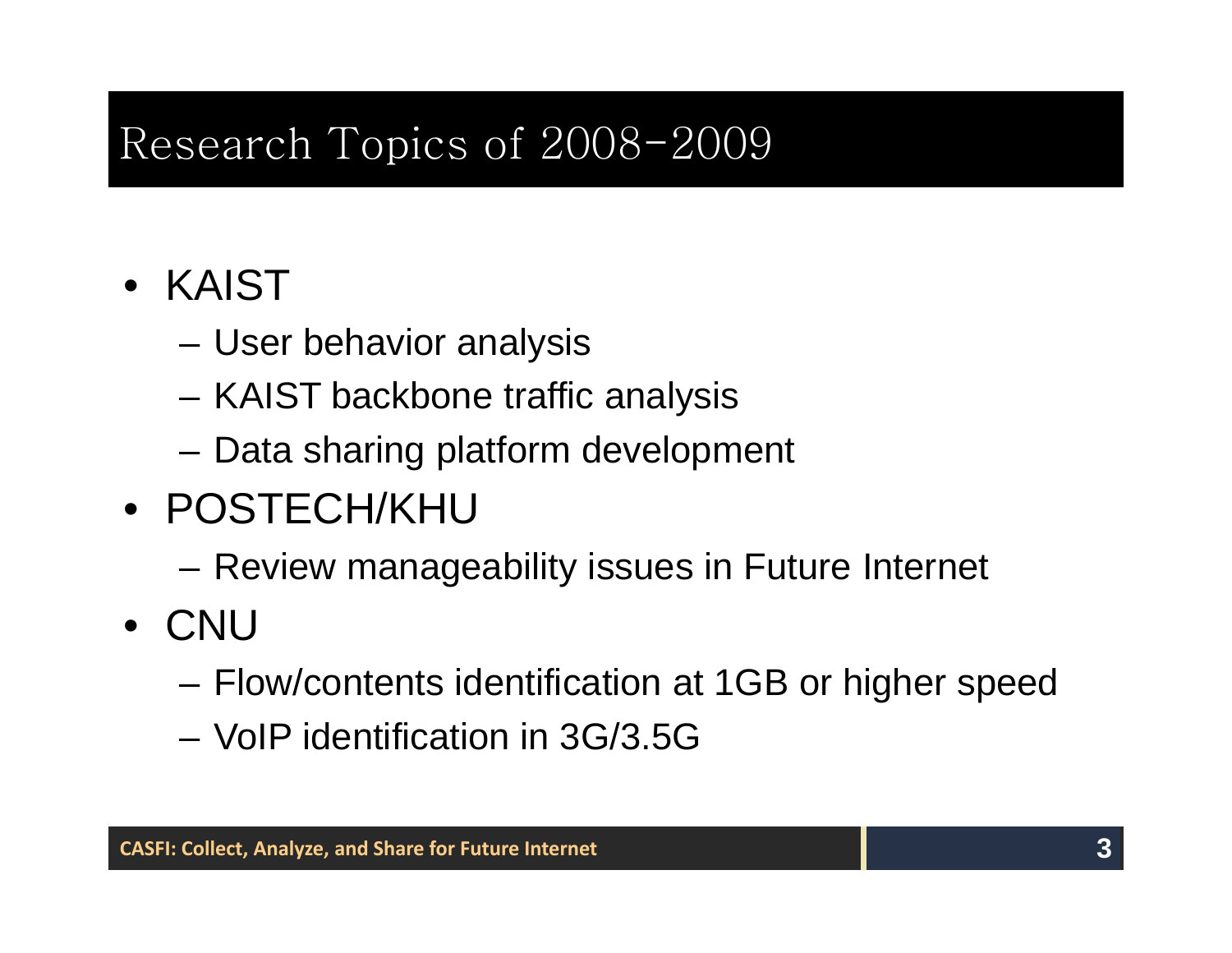## Motivations

- Measurement research benefits from
	- More data
	- Diverse data
	- Feedback (as always!)
- Build a community of measurement research
	- –People and schools with "data"
	- Past track record of research in this field